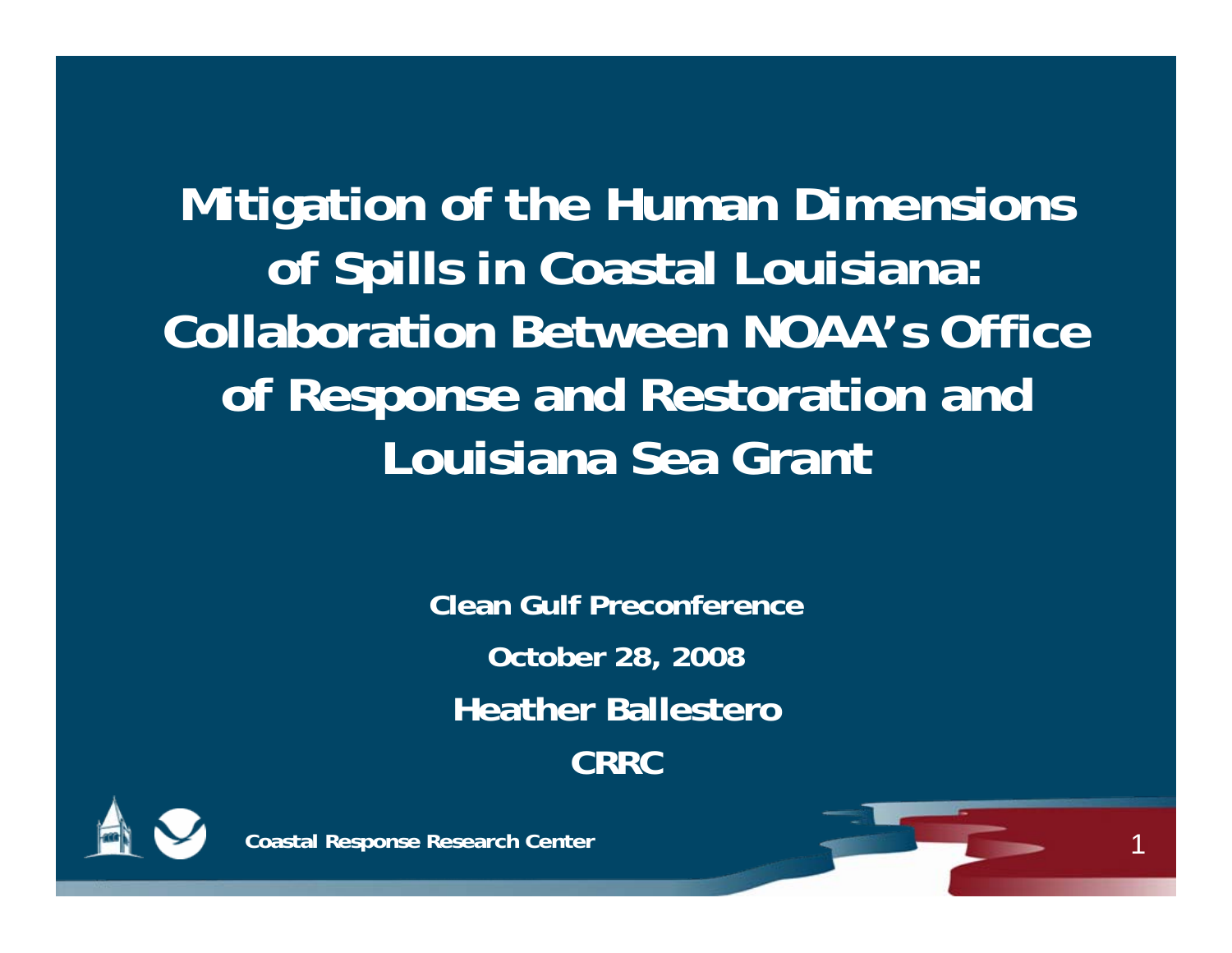#### **CRRC Overview**

• **NOAA's Office of Response and Restoration (OR&R)/UNH spill partnership in 2004**

• **Many research needs exist regarding spill response, recovery and restoration**

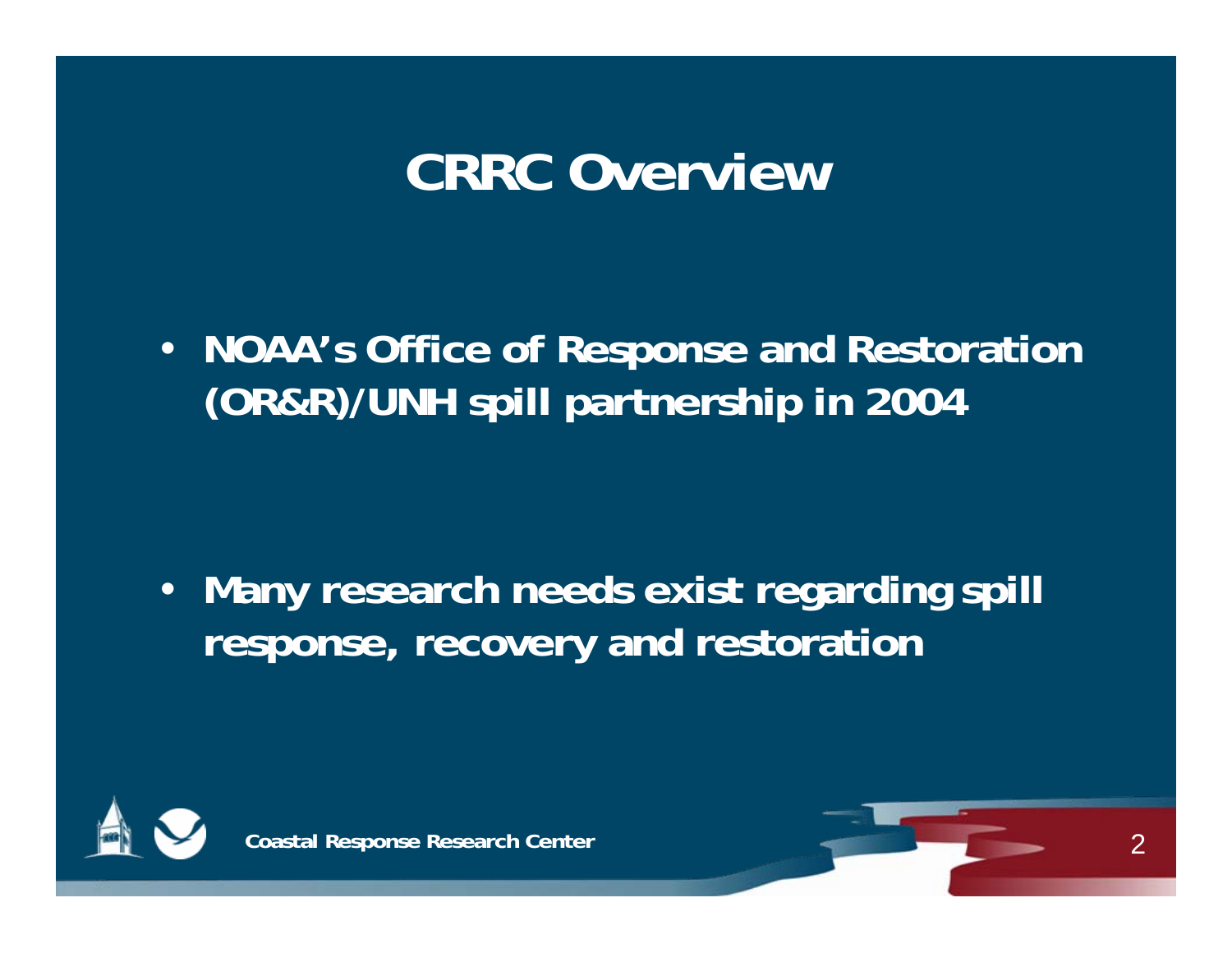## **Specific CRRC Missions**

- **Conduct and oversee basic and applied research and outreach on spill response and restoration**
- **Transform research results into practice** • **NOAA Liaisons**
- **Educate/train students who will pursue careers in spill response and restoration**

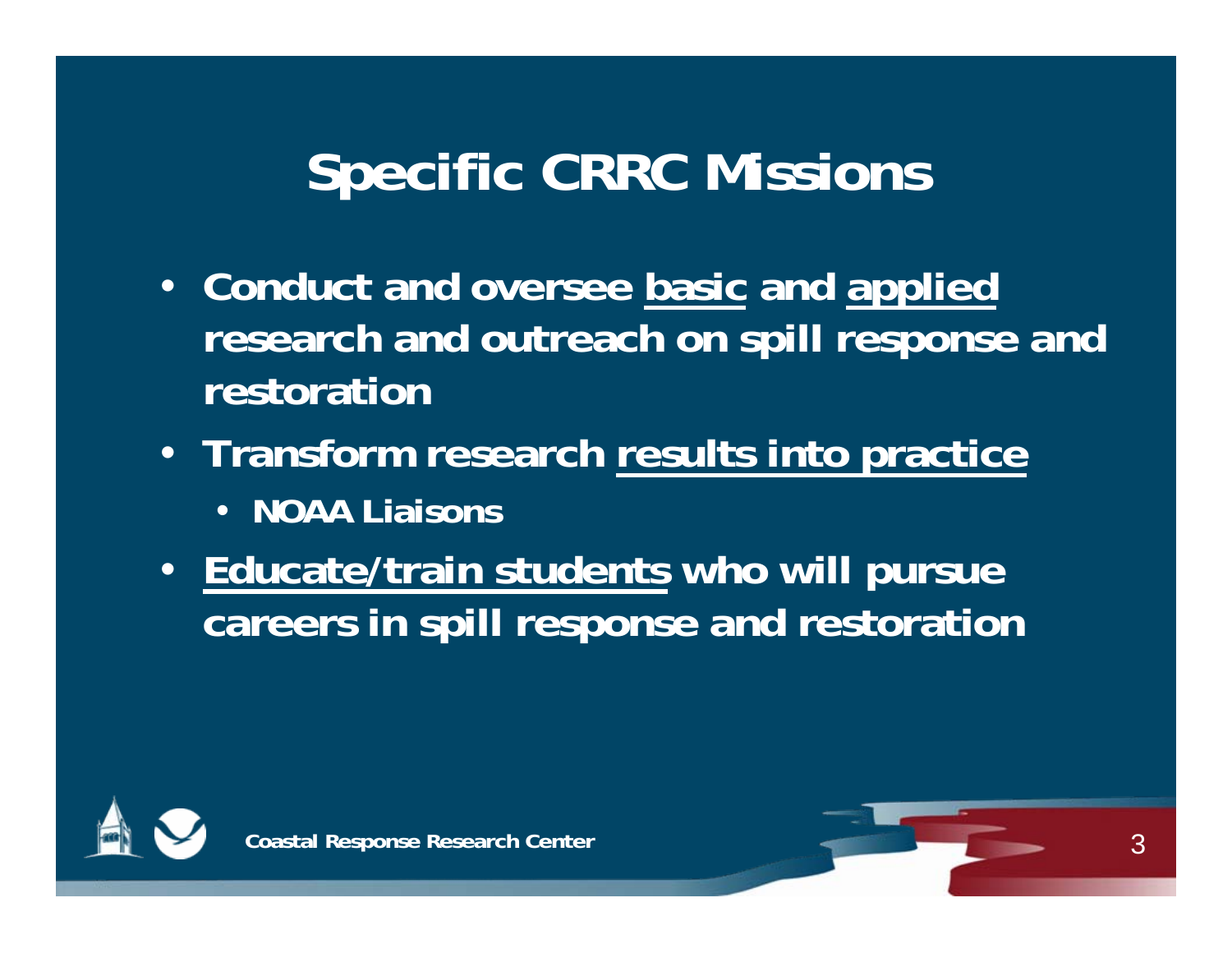#### **Focus Topics**



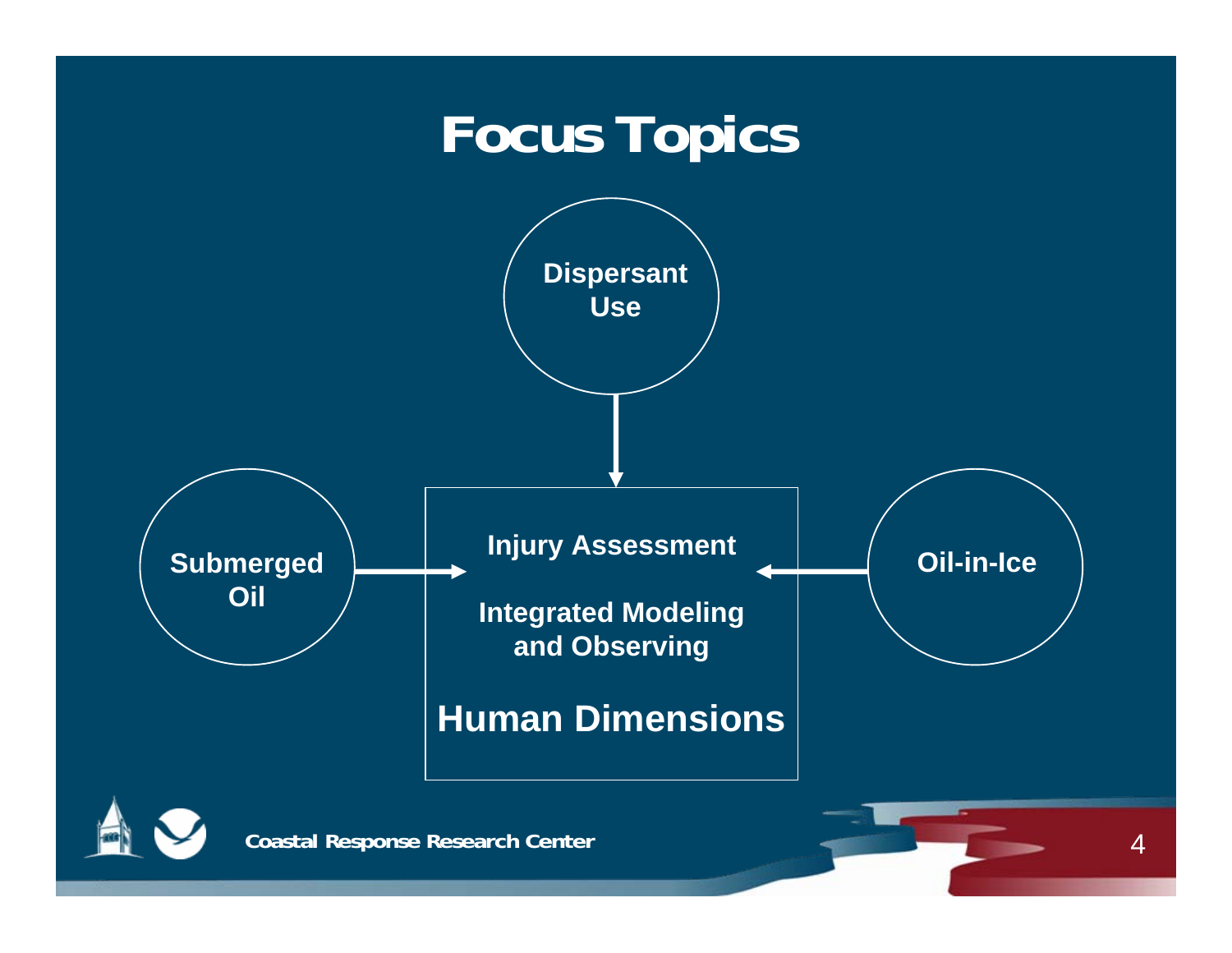## **Human Dimensions**

- **What are human dimensions?**
	- **Subsistence**
	- **Natural resource valuation**
	- **Risk communication**
	- **Social impacts**
	- **Coordination in response and restoration**
	- **Environmental ethics**

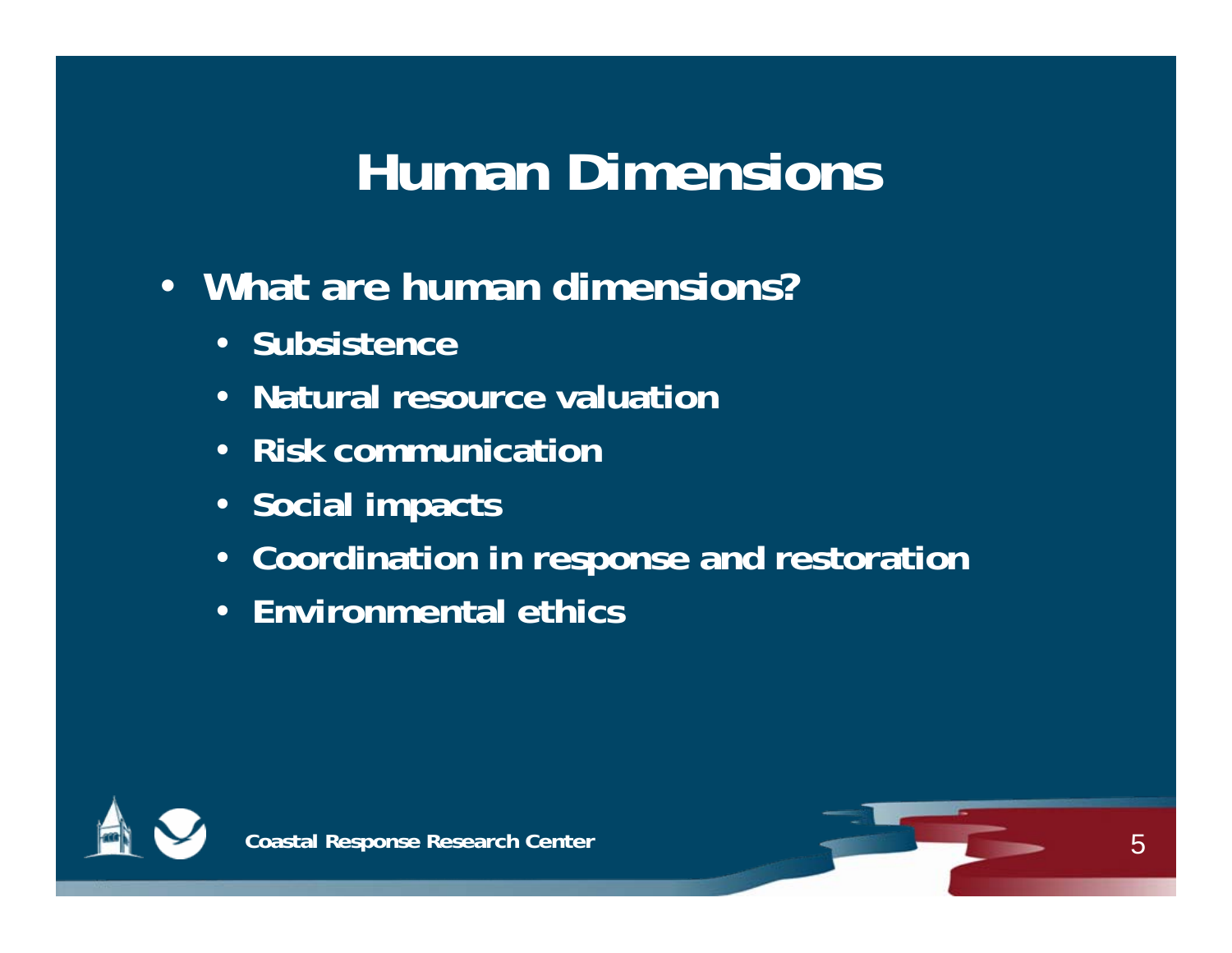## **Problem**

- **Often spill response is judged a "success" by responders, but public does not perceive that.**
- **Projected increase in frequency and severity of oil spills** 
	- **Natural disasters (e.g., hurricanes)**
	- **Subsidence**
	- **Aging infrastructure**
- **Need for greater focus on human dimensions in state and national response process**

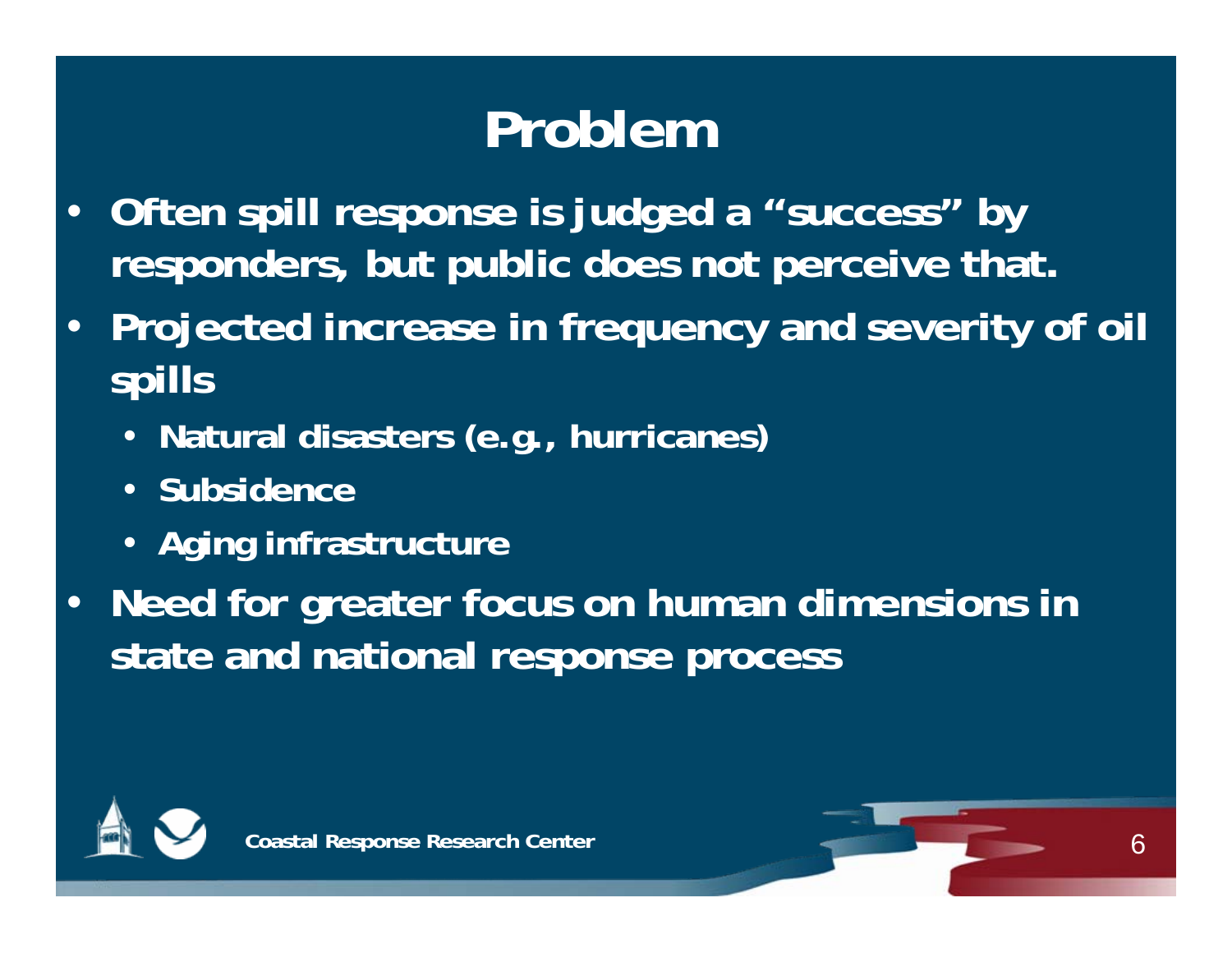#### **Emphasis for Human Dimensions of Oil Spills**

- **2003 CRRC Research and Development Priorities: Oil Spill Workshop**
- **2006 CRRC Human Dimensions of Oil Spill Response Workshop**

7

• **Pilot project**

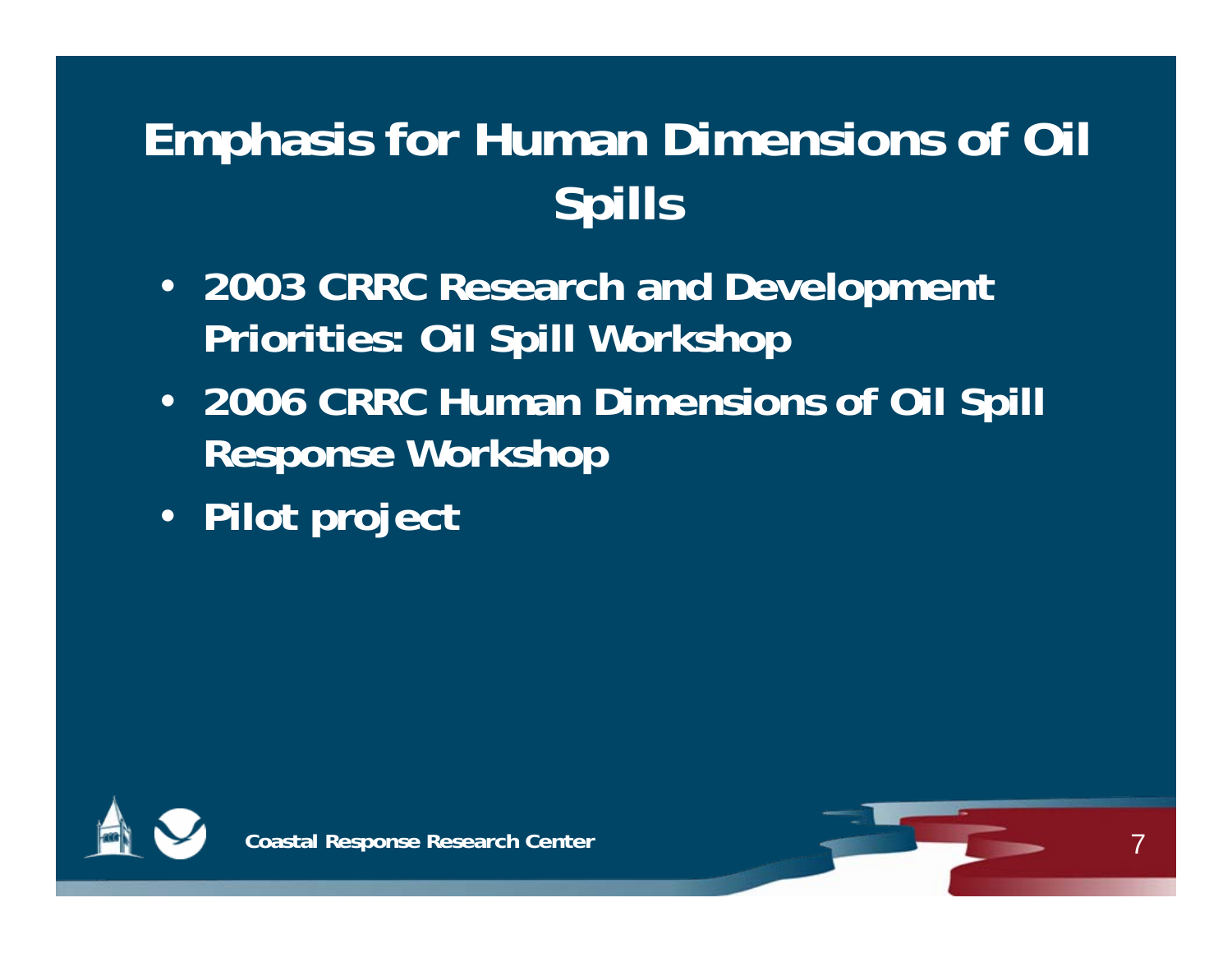## **NOAA Agencies**

- **Stovepipes within NOAA**
	- **Little cross communication between operating branches**
- **OR&R**
	- **National Ocean Service**
	- **Environmental protection from spills**
- **Sea Grant**
	- **Ocean and Atmospheric Research**

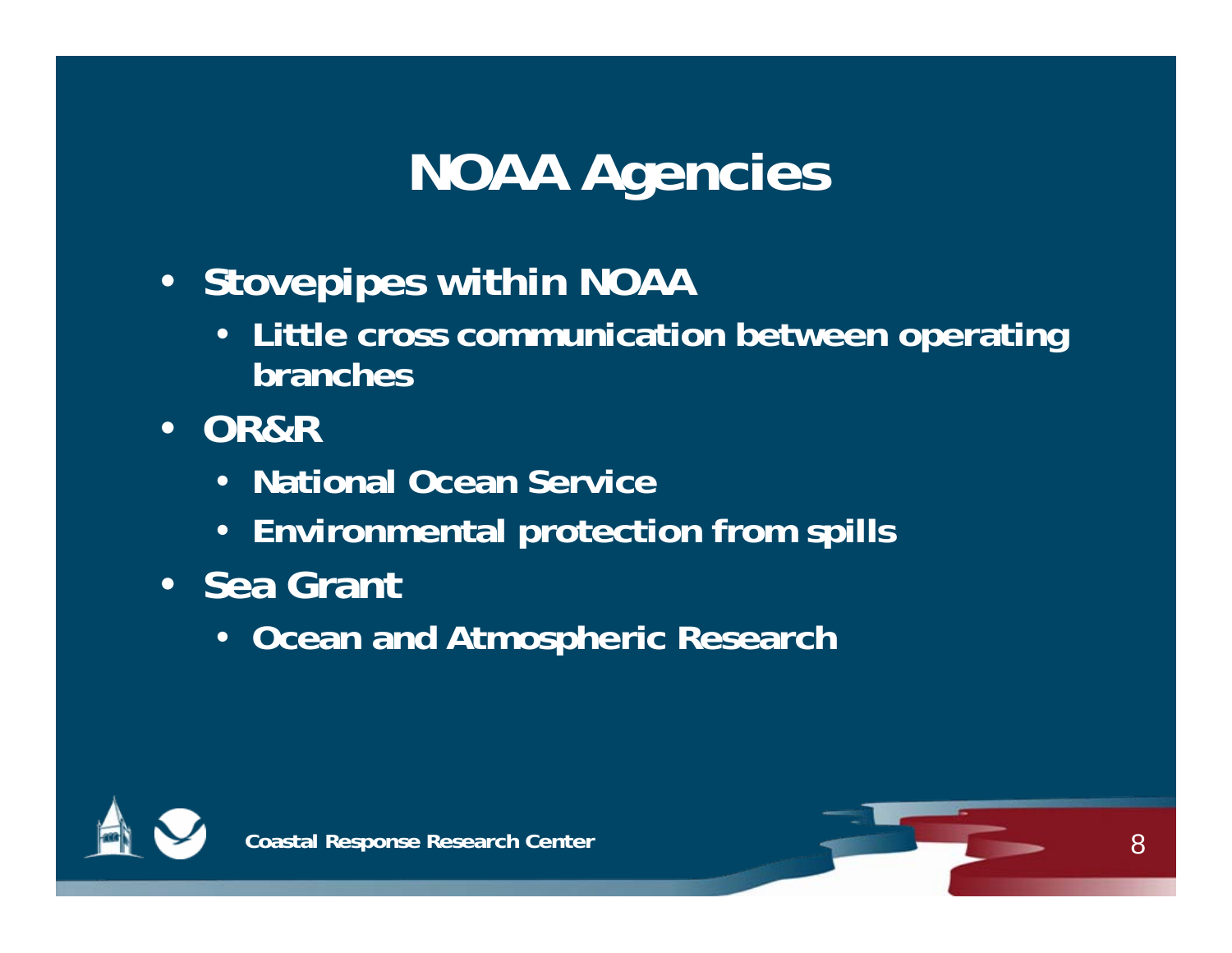#### **Sea Grant**

- **Established 1966 by Congress (1968 in Louisiana)**
- **Natural resources (e.g., fisheries)**
- **Research, education and outreach to work towards coastal stewardship and sustainability**
- **Tourism and recreation**
- **Cultural ties to community**
- **Sea Grant agents work with local community members**

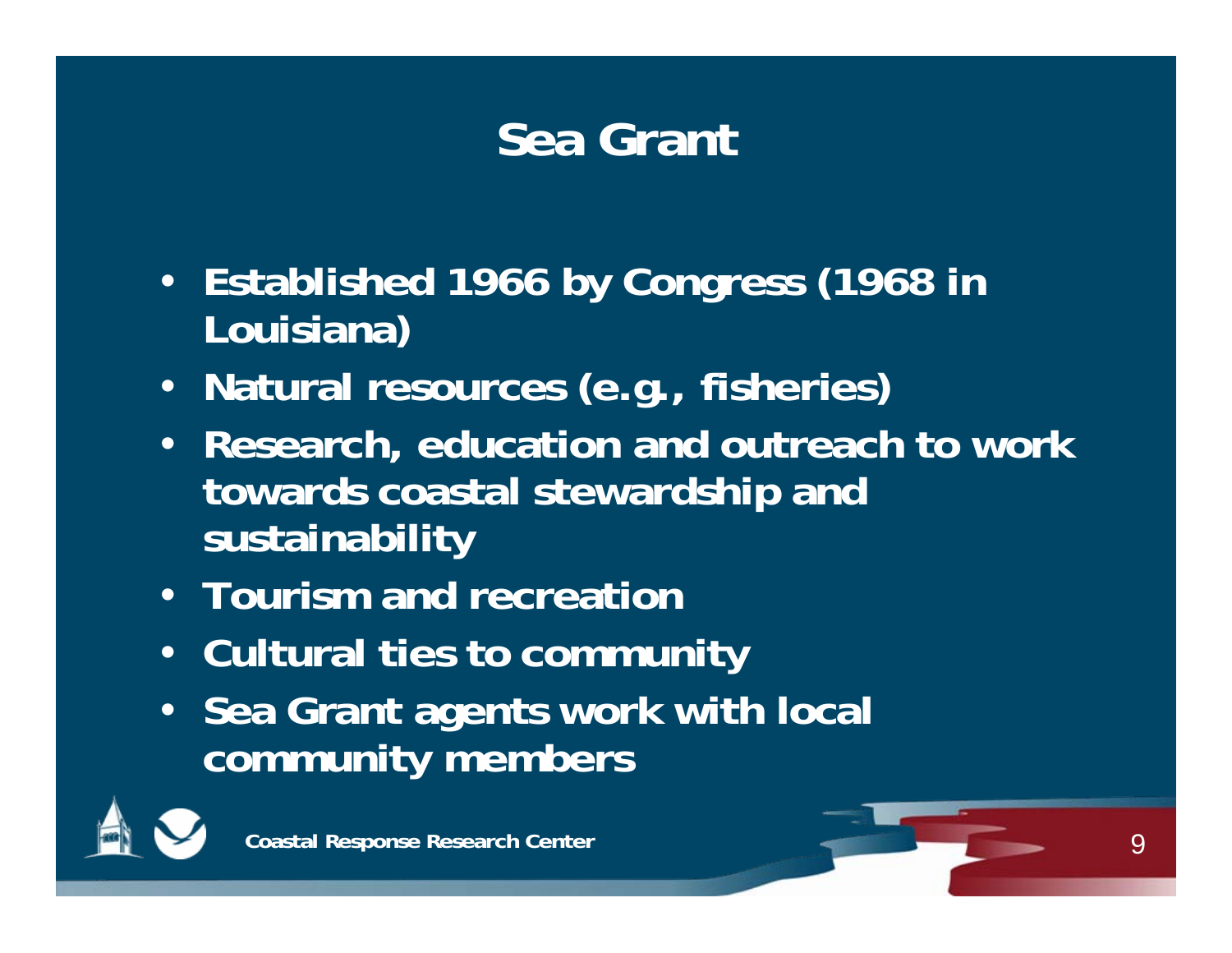### **OR&R in Louisiana**

- **Structured response**
	- **High frequency of spills**
	- **Experienced responders**
- **Housed in Sea Grant building on LSU campus**

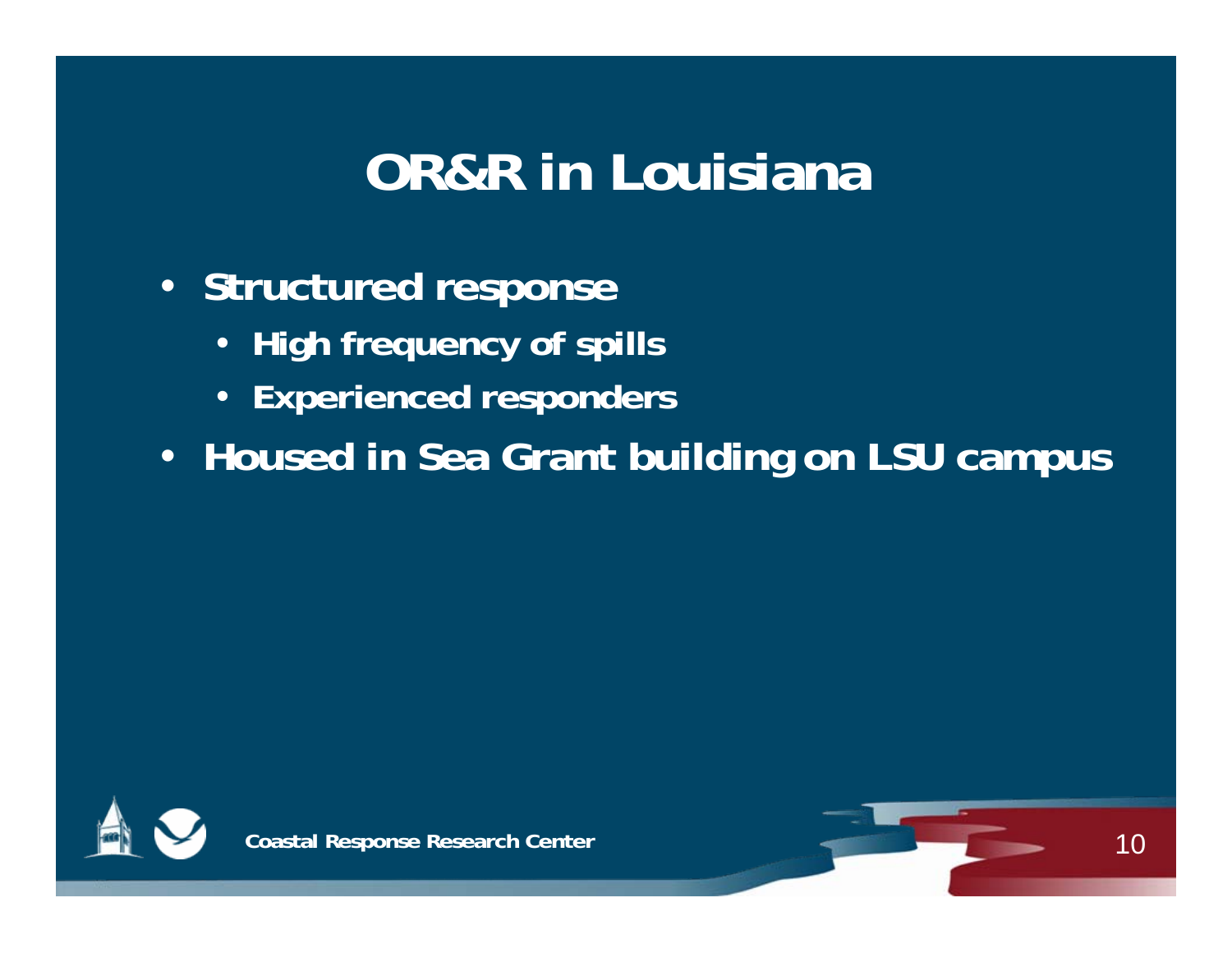## **Pilot Project Objective**

- **Enhance communications between OR&R and Sea Grant.** 
	- **Link national, state, and local levels**
	- **Intra-agency communication before (planning/drills), during (response), and after (restoration)**

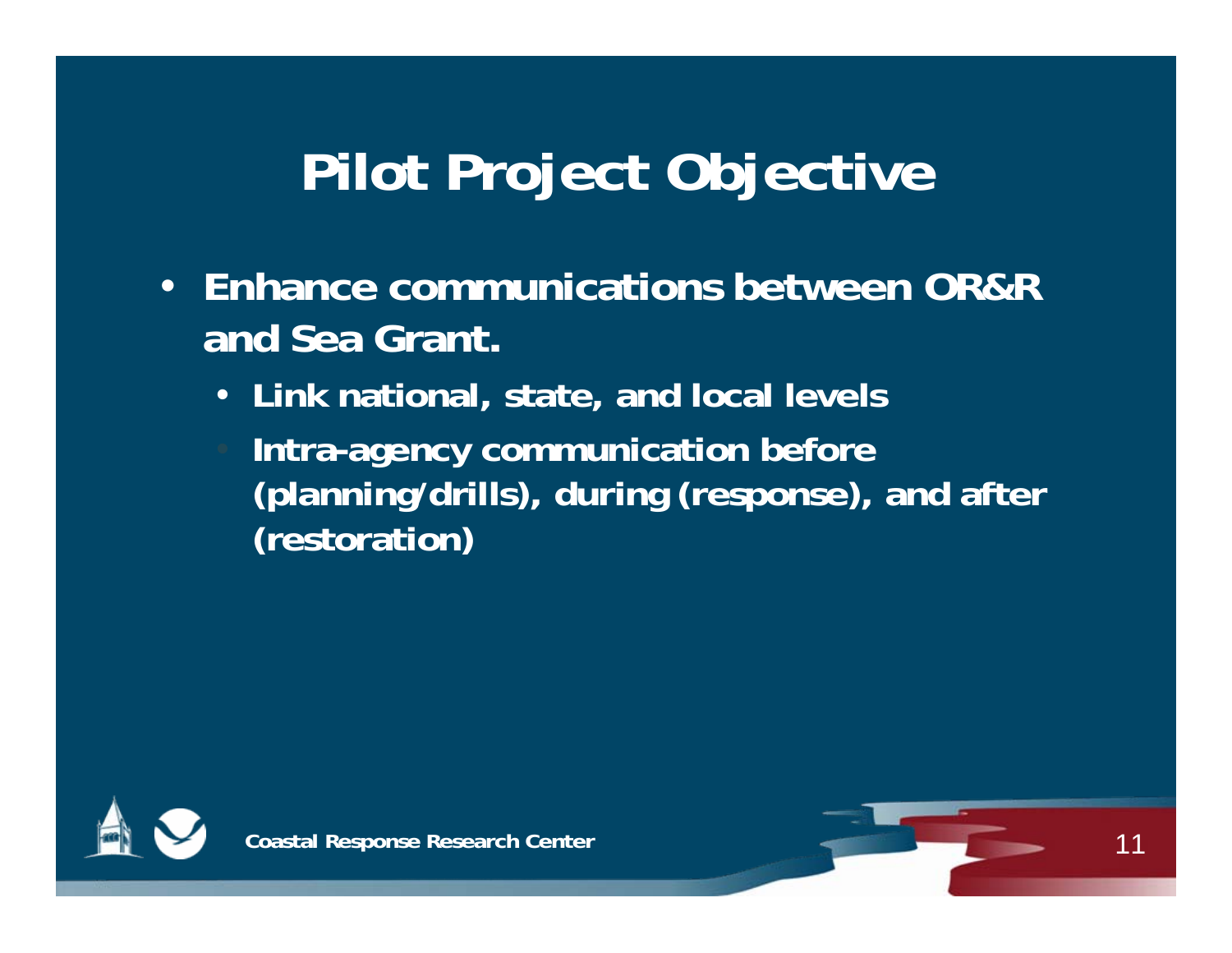## **Pilot Project Planning**

- **Don Davis, Research and Development, Louisiana Oil Spill Coordinators Office (LOSCO)**
- **Chuck Wilson, Executive Director, Louisiana Sea Grant**
- **Mike Liffmann, Associate Executive Director, Louisiana Sea Grant**
	- **Worked at National Sea Grant Office 2007-2008**

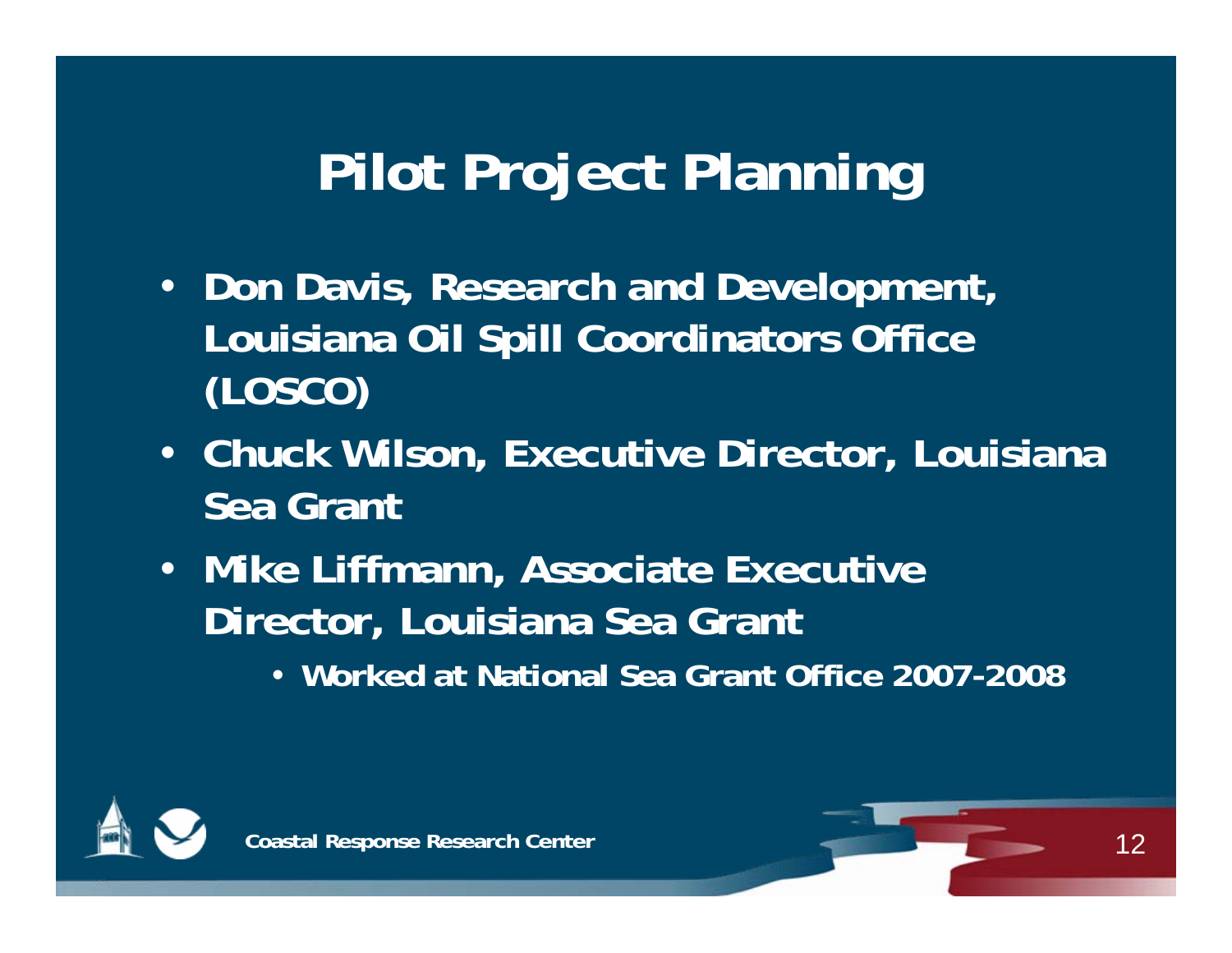### **Pilot Location**

- **Louisiana has high frequency of spills**
	- **Natural disasters**
	- **High tanker traffic**
- **Well established spill response**
- **Need to work with community**

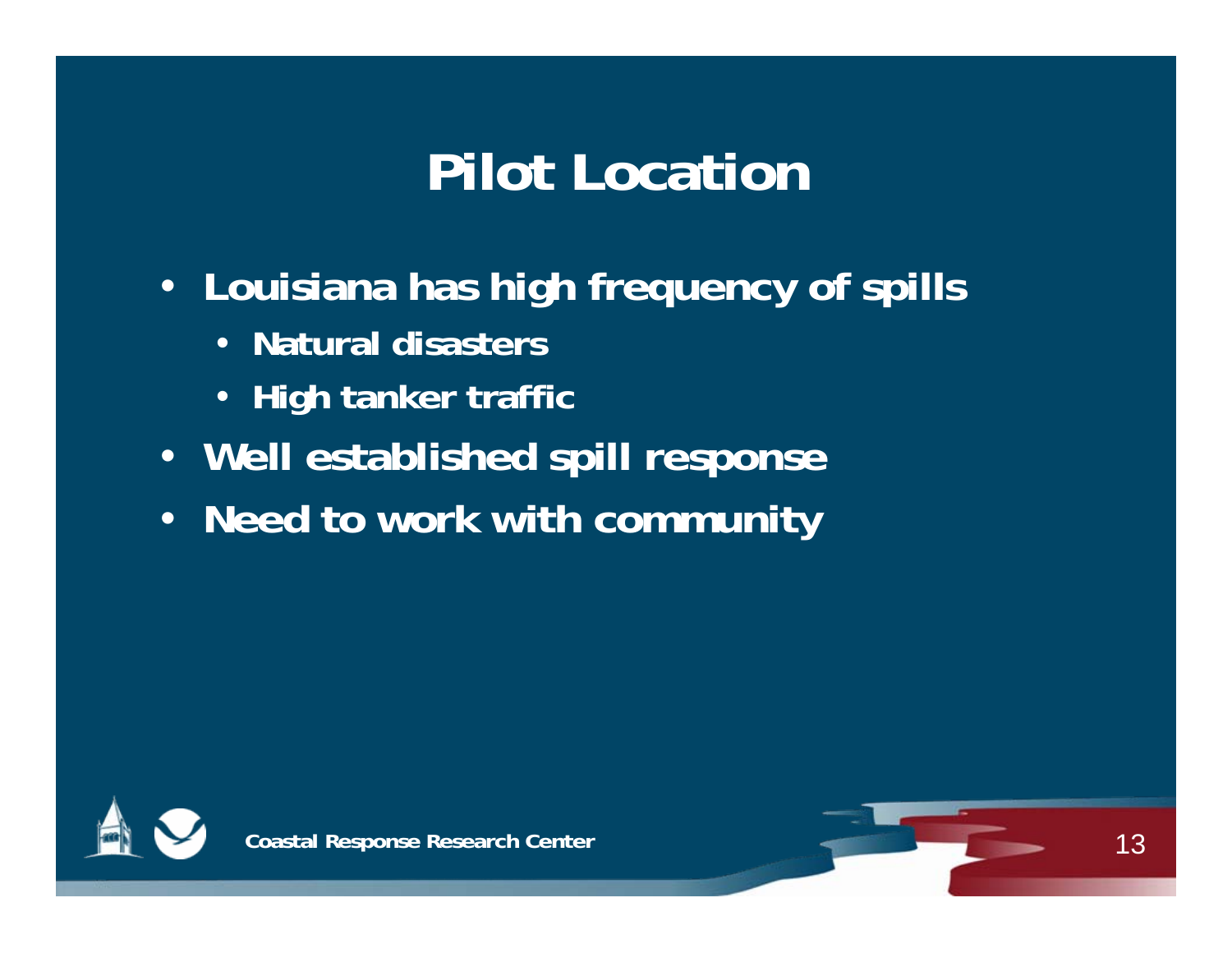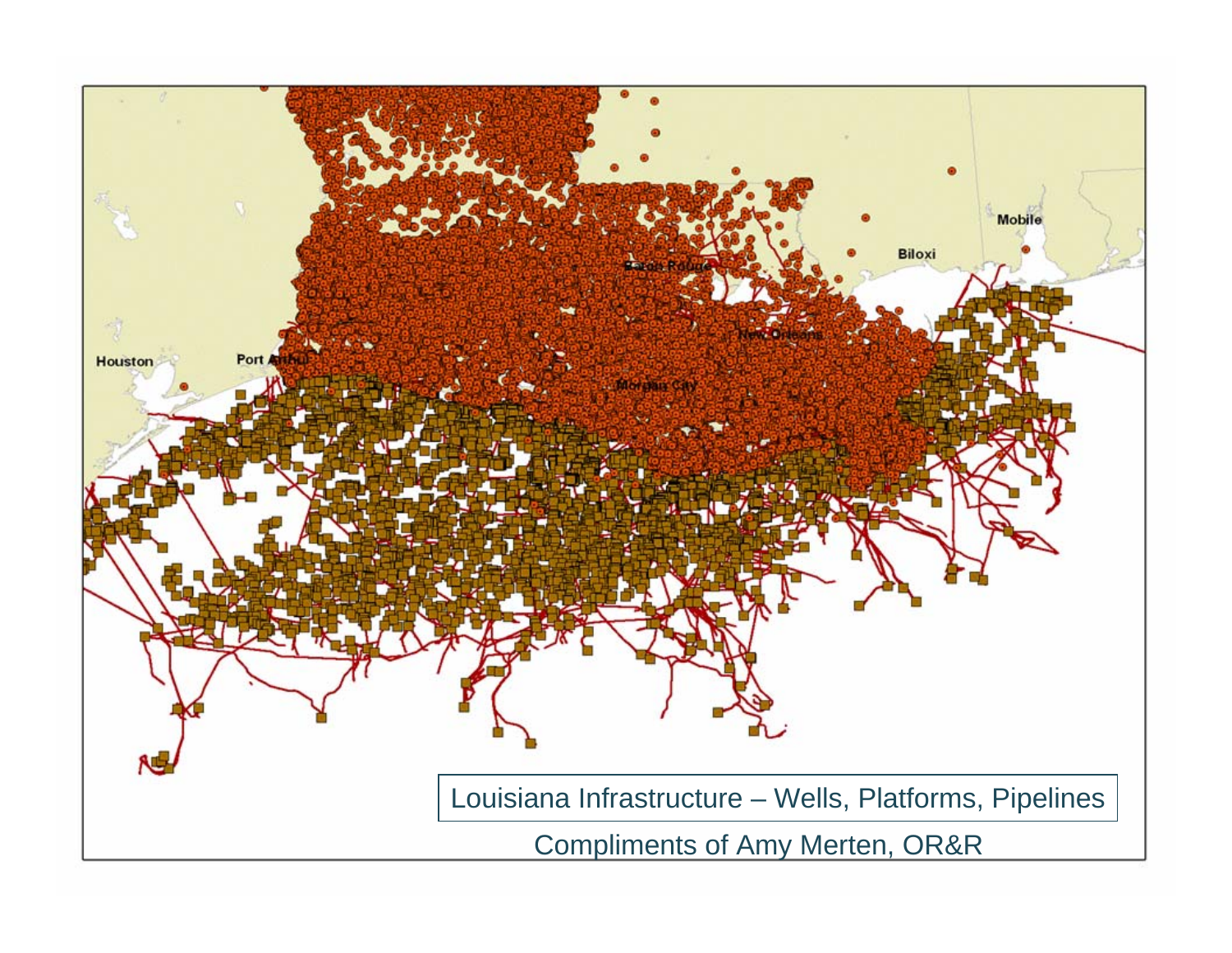#### **Methodology**

- **Institutional Review Board for the use of human subjects**
- **Met with coastal LA Sea Grant agents and LA-based OR&R spill response and restoration employees (July-Dec 2007)**
	- **Visited each agent in his/her parish**
	- **Gathered information on resources (e.g., species of economic importance)**
	- **Synthesis report of feedback on project**
	- **Follow up and projections for where project was headed in near future**

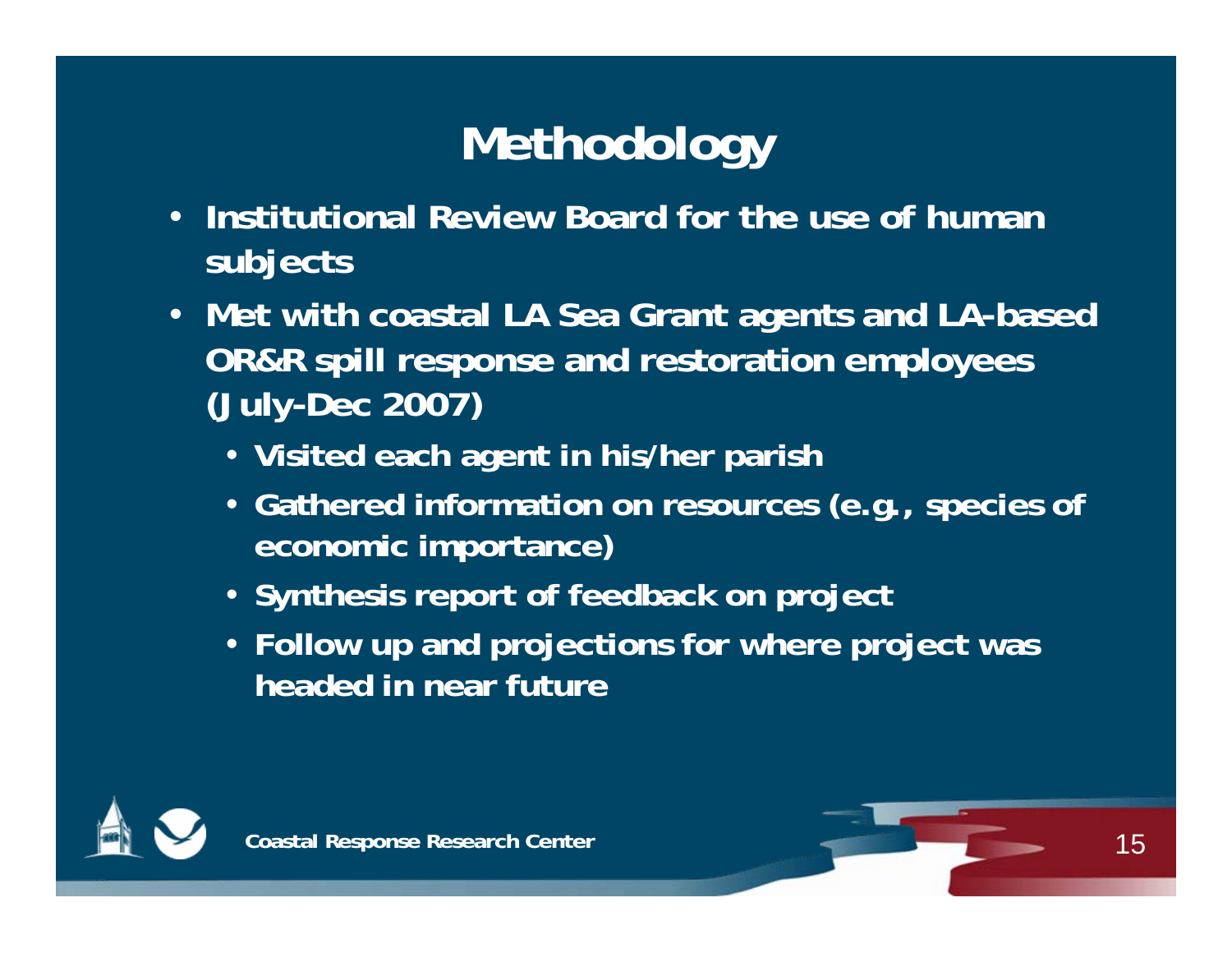## **Questions For Agents**

- **Natural Resources**
	- **What natural resources are valued in the parishes where you operate?**
	- **Who is involved with these natural resources?**
- **Economics**
	- **Are there any residual economic effects that trickle down to employees?**
	- **How might major employers be affected by oil spills?**
- **Oil Spill information**
	- **How are people in this parish potentially affected during and after an oil spill?**

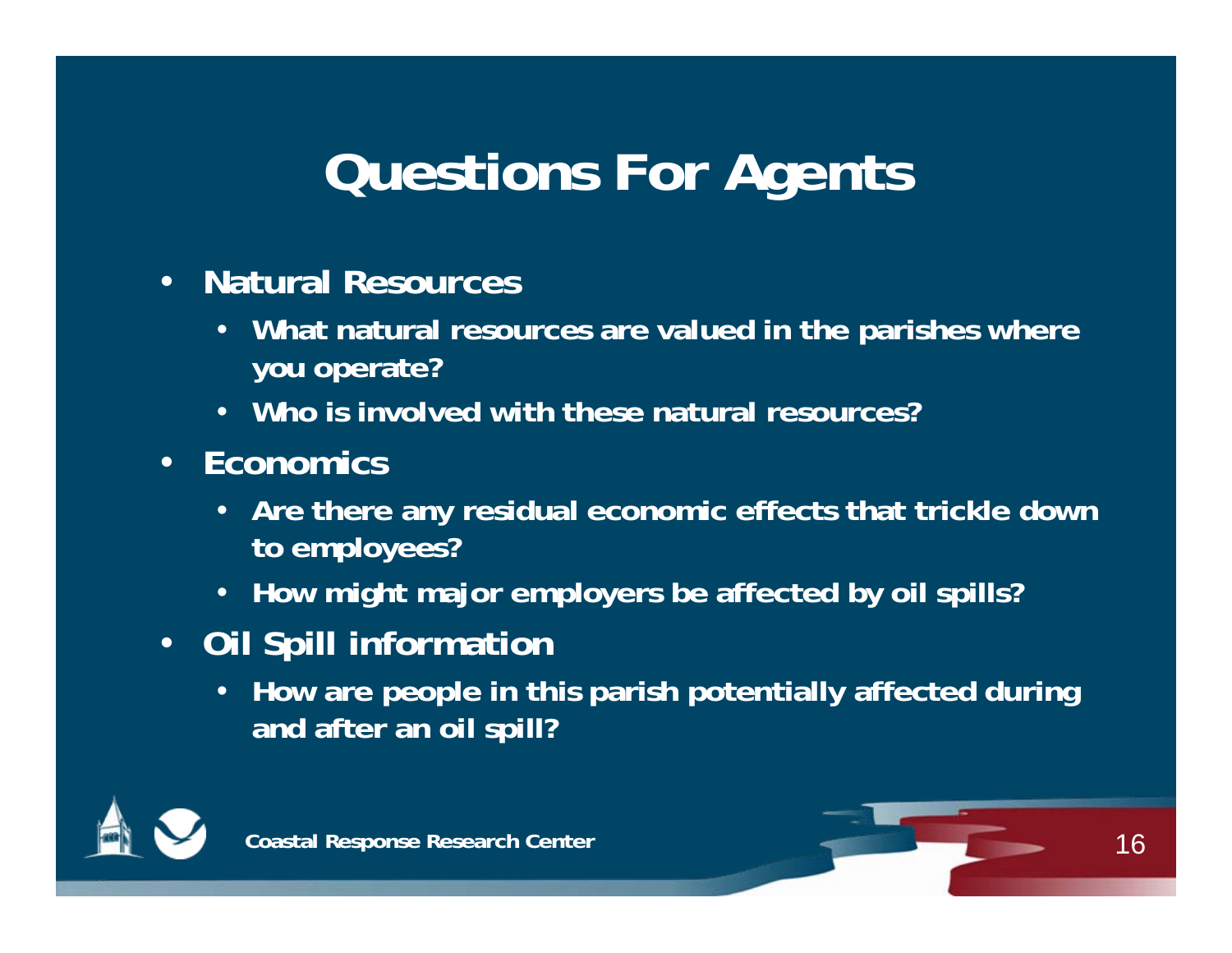### **Methodology cont…**

• **Developed template for collaborative meeting (June 2008) discussing possible cooperative interactions between Sea Grant and OR&R**

- **Port Fourchon**
- **Sea Grant quarterly meeting**
- **Meet and greet**
- **Discussion of protocol**

• **Pilot for nation-wide Sea Grant/OR&R cooperation** 

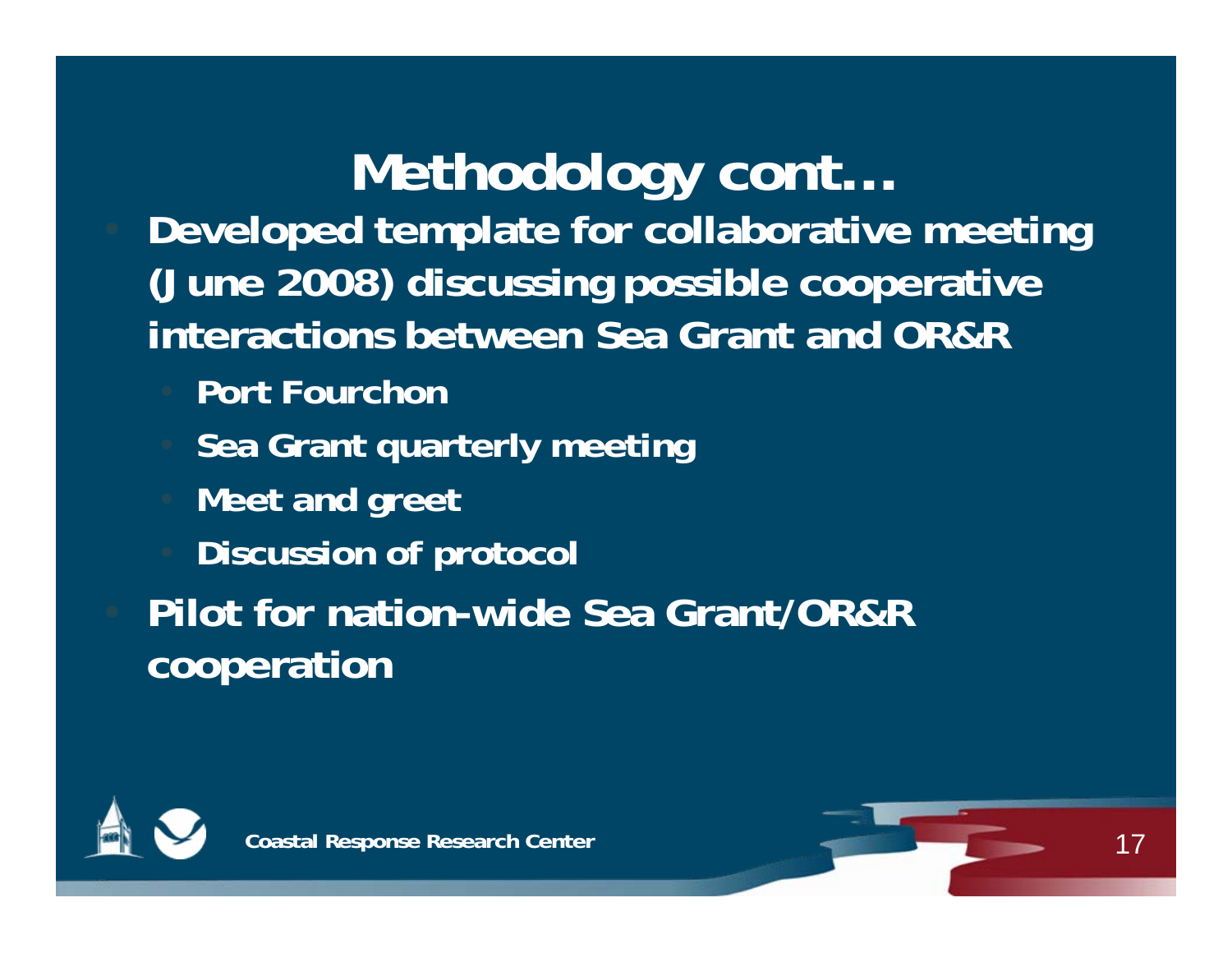

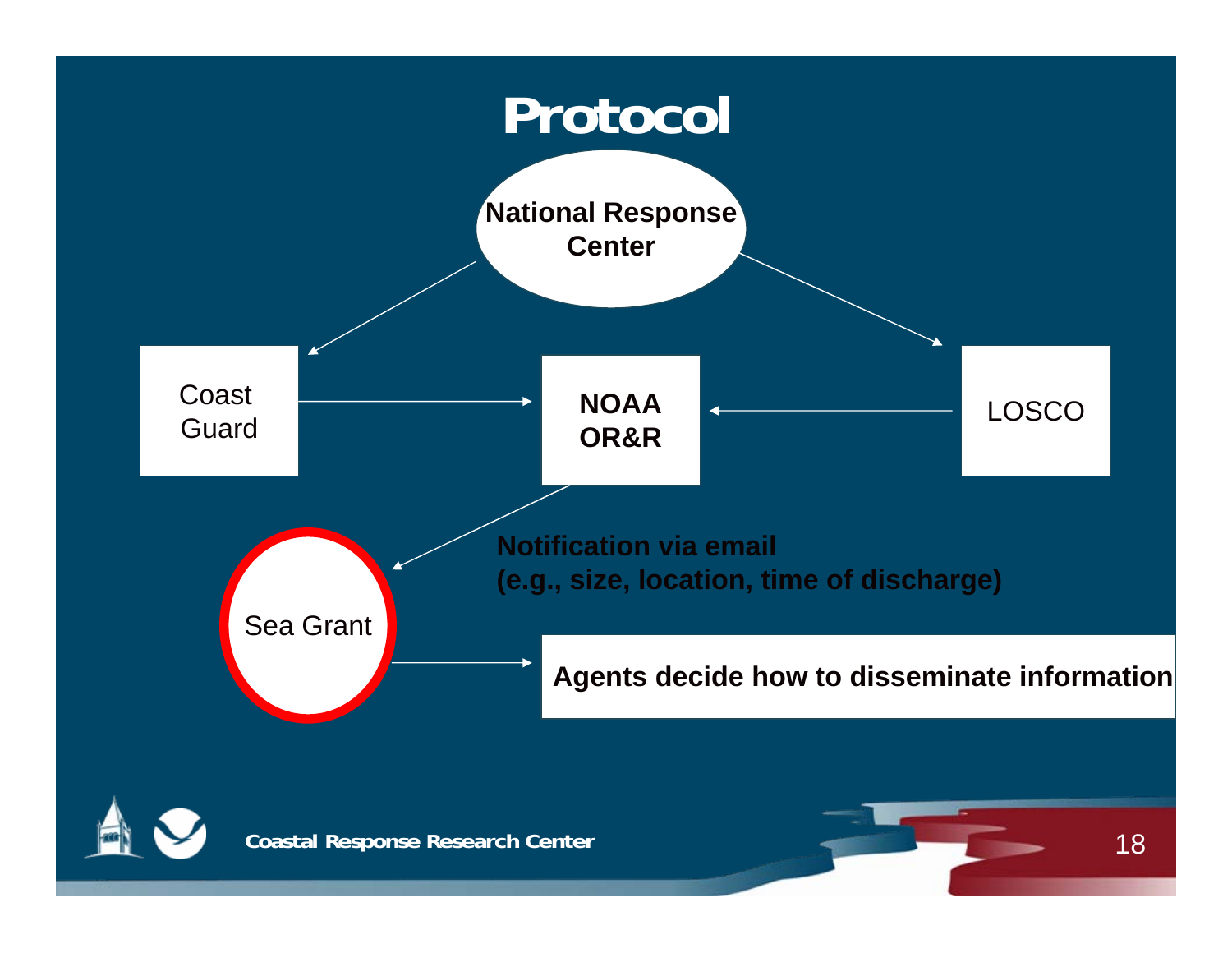#### **Feedback Loop**

#### **Spill Protocol**



**Planning and Follow Up Quarterly Meetings**

**Coastal Response Research Center** 

19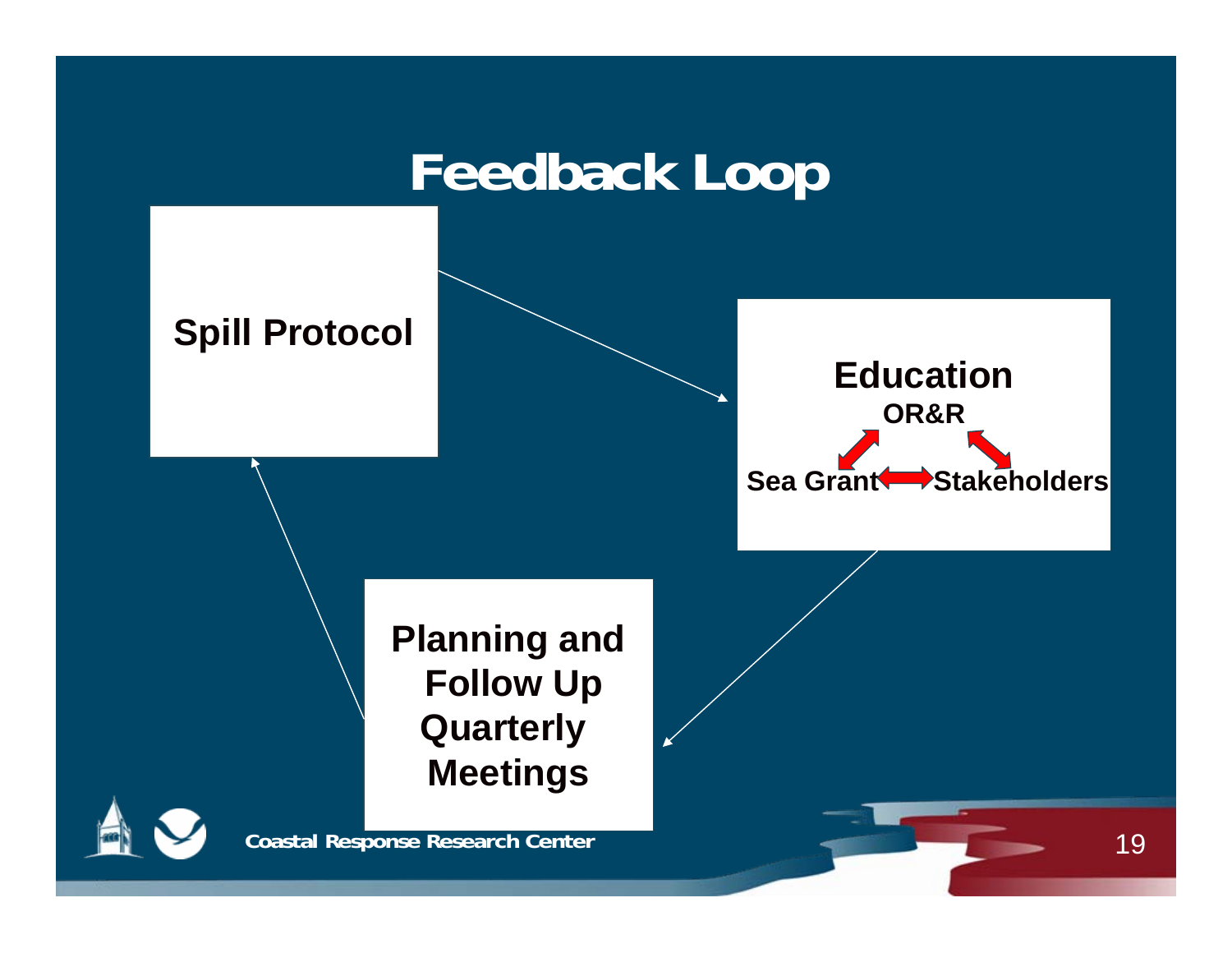# **Applications: Two Spills**

- **Grand Isle: June 29, 2008 (observed) Crude Oil; unknown source. Oiled 3-4 mi of coast**
- **Mississippi at New Orleans: July 23, 2008 270,000 gallons of fuel oil; collision with chemical tanker**



*<u>Deamed d'Natal Roman</u>* uisiana Coastal Zone 2002 amples: Le N **Coatal Mateamers** Division nana Gologial Neve **GALSALINHO** 

 $-400000$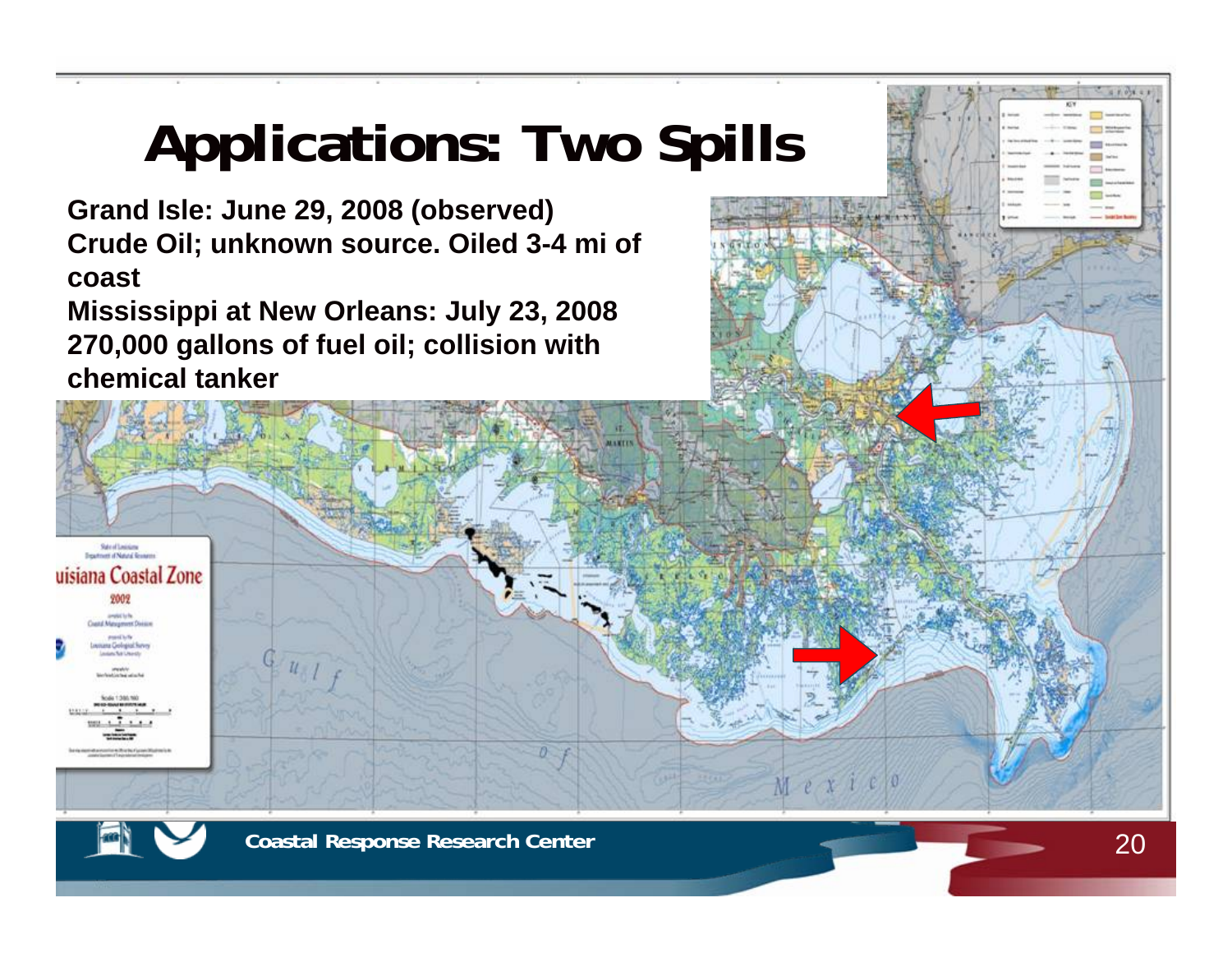#### **Notification System in Action Grand Isle**

- **Size, discharge, location**
- **Notifications sent to agents**
- **Information passed on to Port Commissioners in Grand Isle and Port Fourchon**
- **Mississippi at New Orleans** 
	- **Notifications sent to agents**
	- **High media attention so not as much involvement**
	- **Economic impacts due to channel closure, but low environmental impacts thus far**